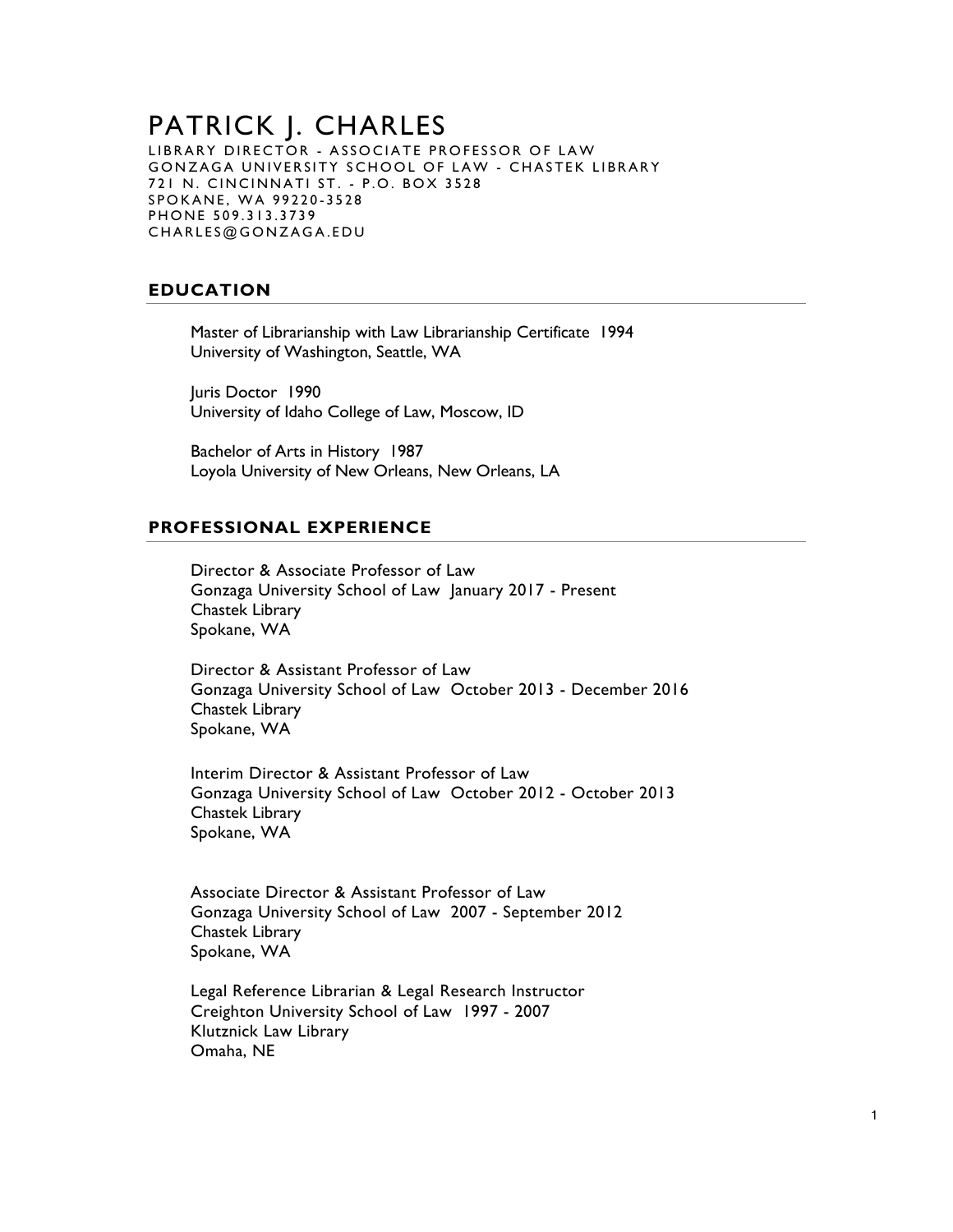Legal Research & Writing Adjunct Professor College of Saint Mary 2004 - 2005 Omaha, NE

Head of Research & Instruction Gonzaga University School of Law 2001 Chastek Library Spokane, WA

Circulation & Interlibrary Loan Librarian Widener University School of Law 1994 - 1997 Legal Information Center Wilmington, DE

Judicial Clerk Multnomah County Circuit Court 1990 - 1993 Portland, OR

# **TEACHING EXPERIENCE**

Gonzaga University School of Law – Advanced Legal Research (2L & 3L Students) Spring 2009 - Spring 2018 Summer 2010 - Summer 2018

Gonzaga University School of Law – Legal Analysis (1L Students) Summer 2017 - Summer 2018

Gonzaga University School of Law – Sports Law (2L & 3L Students) Spring 2017

Creighton University School of Law – Advanced Legal Research (2L & 3L Students) Spring 2002 - Spring 2007

Creighton University School of Law – Legal Research (1L Students) Fall 1997 - Fall 2006

College of Saint Mary – Legal Research & Writing (Undergraduate Paralegal Studies Students) Fall 2004 - Spring 2005

#### **PUBLICATIONS**

Author, *The Library Book Thief*, 21 AALL Spectrum 47 (March/April 2017)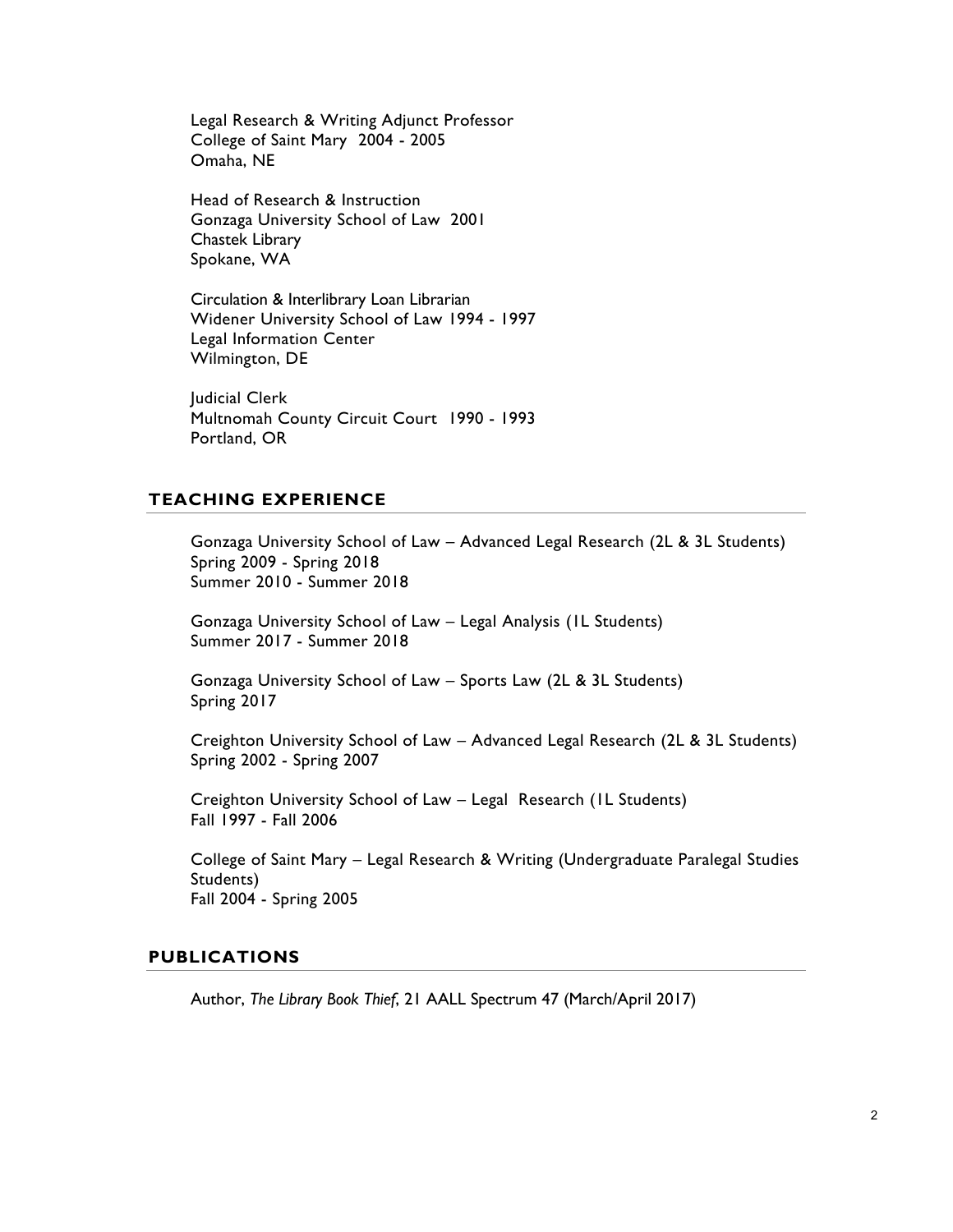Author, Index to Perspectives: Teaching Legal Research and Writing, Volumes 1-24 (1992-2016)

Co-author, *Keeping Up With New Legal Titles (Book Review): Idaho Legal Research, Second Edition*, 108 Law Library Journal 455 (2016)

Author, Brutal Choices in Curricular Design, *West Topic and Key Numbers: Focusing on the Basic Structure*, 18 Perspectives: Teaching Legal Research and Writing 130 (2010)

Co-author, *Locating Personal Injury Verdicts and Settlements in Washington*, Washington State Bar News (April 2009)

Author, Teachable Moments, *How Do You Update the Code of Federal Regulations Using GPO Access?*, 17 Perspectives: Teaching Legal Research and Writing 119 (2009)

Co-author, *What's It Worth: Locating Personal Injury Verdicts and Settlements in Oregon*, The Oregon State Bar Bulletin (Feb./March 2008)

Co-author, *Locating Personal Injury Verdicts and Settlements in Idaho*, The Idaho State Bar Association Advocate (March 2008)

Author, *Researching the Initiative and Referendum Process in Nebraska*, 27 Legal Reference Services Quarterly 205 (2007)

Author, *Researching the Initiative and Referendum Process in Nebraska*, The Nebraska Lawyer (Nov. /Dec. 2007)

Co-author, *Research Guide to Nebraska Law, 2006* (LexisNexis 2006)

Author, *Access to Federal Case Information: PACER and CM/ECF*, The Nebraska Lawyer (April 2005)

Author, *Locating Personal Injury Verdicts and Settlements*, The Nebraska Lawyer (Oct. 2004)

Co-author, *Research Guide to Nebraska Law, 2003* (LexisNexis 2003)

Author, *Locating Employment Verdicts and Settlements*, The Nebraska Lawyer (Nov. /Dec. 2003)

Author, *The Right Cite*, Oregon State Bar Bulletin (April 2003)

Author, *Bankruptcy Materials on the Internet*, The Nebraska Lawyer (Feb. 2003)

Author, *Compiling a Nebraska Legislative History*, The Nebraska Lawyer (July 2002)

Author, *Why in the World are You Still Using Shepard's In-Print?*, The Nebraska Lawyer (Feb. 2002)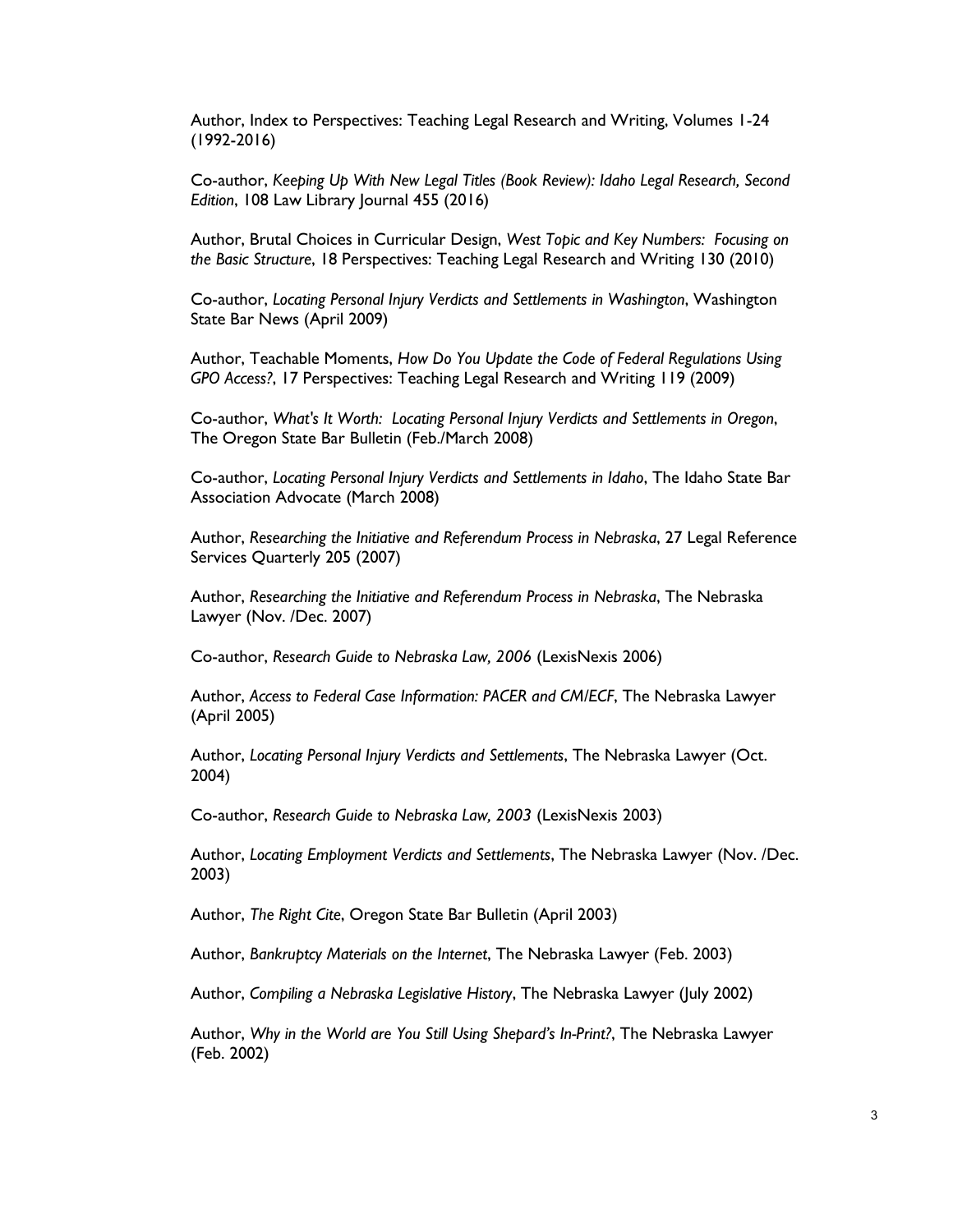Co-author, *Lexis Publishing's Research Guide to Nebraska Law* (Lexis Law Publishing 2001)

Author, *The Unicameral Web Page: Not Just Another Pretty Web Site*, The Nebraska Lawyer (July 2000)

Co-author, *Lexis Publishing's Research Guide to Nebraska Law* (Lexis Law Publishing 1999)

Co-author, *Delaware Practice Materials: A Selective Annotated Bibliography*, 89 Law Library Journal 349 (1997)

### **PRESENTATIONS**

Cost-Effective Idaho Legal Research, Kootenai County Bar Association, Coeur d'Alene, Idaho (February 2015)

How Law Librarians Can Easily Get Articles on Legal Research Published, Western Pacific Chapter of the American Association of Law Libraries Annual Conference, Seattle, Washington (October 2014)

Legal Research Trends: Teaching Advanced Legal Research, Western Pacific Chapter of the American Association of Law Libraries Annual Conference, Las Vegas, Nevada (October 2013)

Cost-Effective Legal Research, Benton/Franklin Legal Aid Summer CLE, Richland, Washington (August 2013)

Basic Legal Research for Library Patrons, Oregon Library Association- Washington Library Association 2013 Annual Conference, Vancouver, Washington (April 2013)

Managing the Business Aspects of a Law Practice – Law School and Beyond: How the Law School Experience and the Lawyer's Role Have Changed, ABA Law Student Division 12th Circuit Meeting, Gonzaga University School of Law (February 2013)

Cost-Effective Legal Research & Washington Subject Specific Research, Spokane County Bar Association Solo & Small Practice Section CLE (February 2013).

Cost-Effective Legal Research Techniques Using Modern Technology, Spokane County Bar Association Issues in Solo and Small Practice CLE 2010

Connecting and Collaborating Across the Law School – How Can We Get Out of Our Silos and Work with Our Colleagues to Better Educate Our Students? Northwest Clinical Conference 2010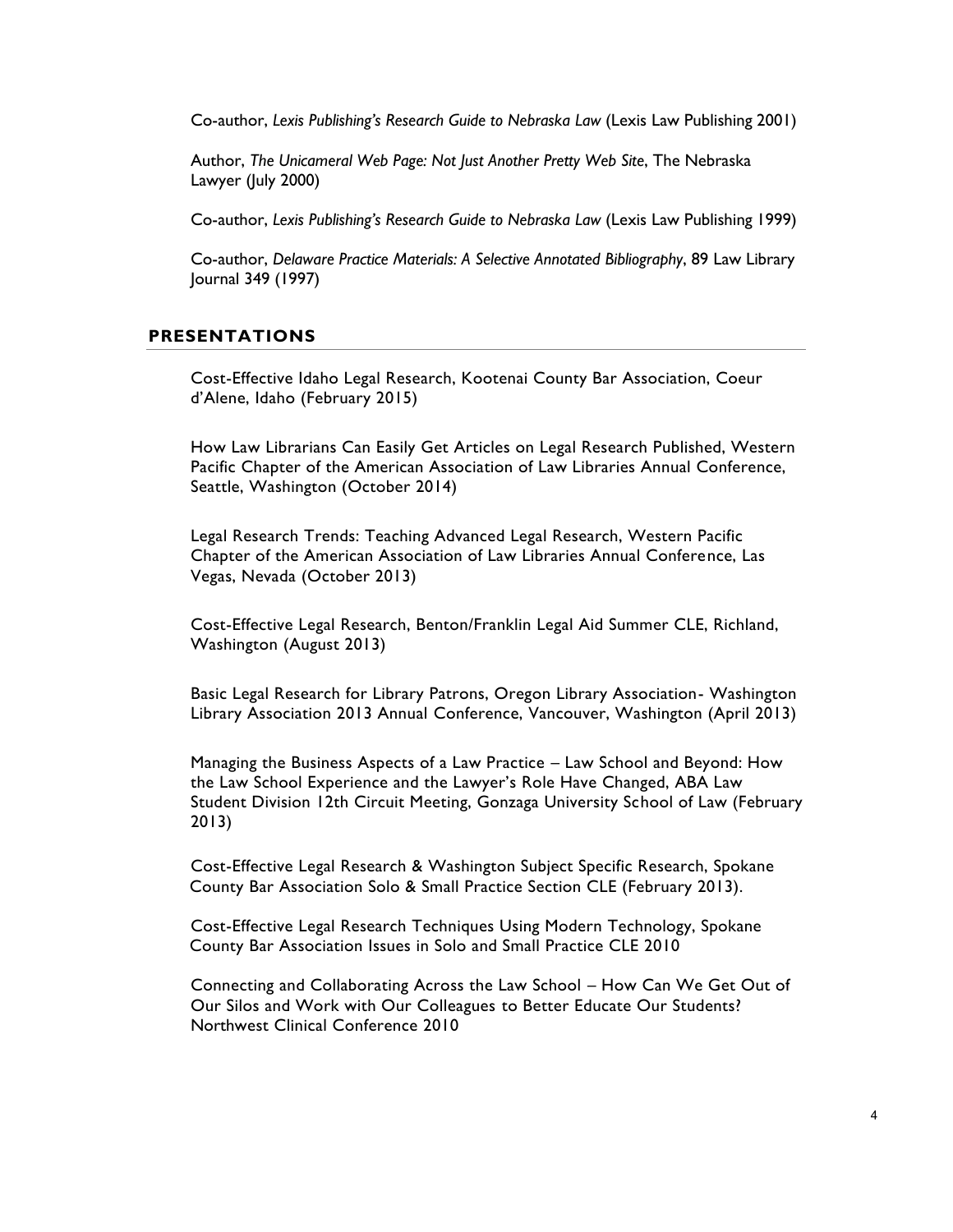From Game Shows to Grading: Innovations in Teaching Legal Research and Advanced Legal Research Mid-America Association of Law Libraries Annual Conference 2005

Compiling a Nebraska Legislative History Nebraska Association of Legal Assistants 2004

Researching Jury Verdicts & Settlements in Nebraska Nebraska Association of Legal Assistants 2004

Knowledge Management Using Weblogs (Blogs) Mid-America Association of Law Libraries Annual Conference 2003

What Are the Secret Laws? Washington Library Association Annual Conference 2001

#### **ACADEMIC SERVICE**

Faculty Advisor - Gonzaga Law Review 2010 - Present Faculty Advisor - Gonzaga J. Reuben Clark Law Society 2015 - Present Faculty Advisor - Gonzaga Rod & Gun Club 2014 - Present Board Member - Gonzaga Law Foundation 2015 - Present Gonzaga Law School Dean Search Committee Spring 2018 Gonzaga Law School Budget Committee 2012 - Present Gonzaga Law School Admissions Committee 2011 - Present Gonzaga Law School Future of the Clinic Committee 2015 - 2016 Gonzaga Law School Promotion, Retention and Tenure Committee 2015 - 2017 Gonzaga Law School Academic Affairs Committee 2015 - 2016 Gonzaga University Faculty Senate 2010 - 2014 Gonzaga Law School Student Affairs Committee 2007 - 2009 Gonzaga Law School Student Scholarships Committee 2009 -2012 Gonzaga Law School Faculty Scholarship & Development Committee 2010 – 2011